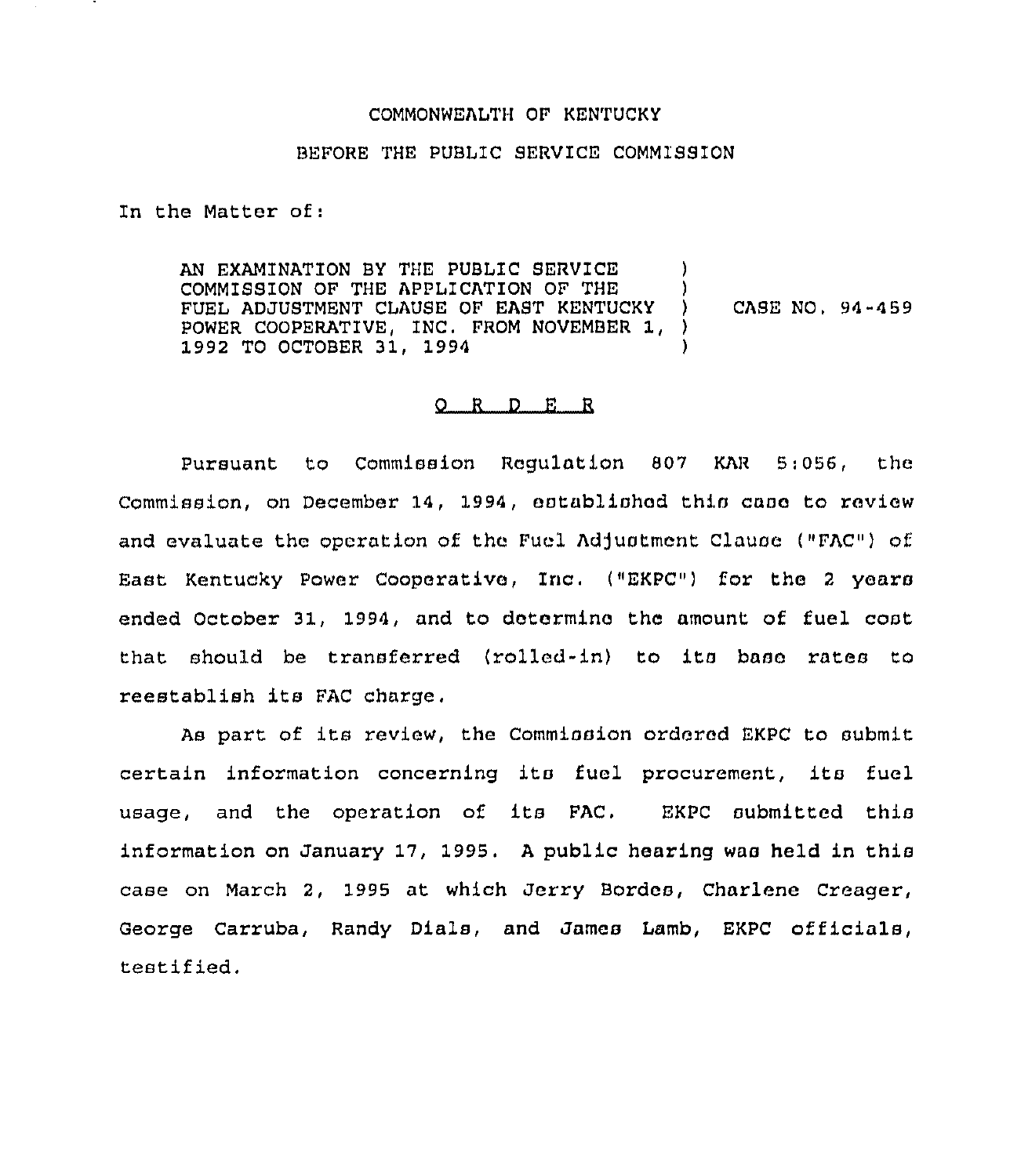EKPC proposed that its base fuel cost of 12,71 mills per KWH remain unchanged, In Case No.  $92-491$  the Commission selected July 1991 as the base period (test month) for the purpose of arriving at the base fuel cost  $\{F(b)\}$  and the KWH sales  $\{S(b)\}$  components of the FAC.

In establishing the appropriate level of base fuel cost to be included in EKPC's rates, the Commission must determine whether the existing base period cost per KWH remains representative of the level of fuel cost currently being experienced by EKPC. The Commission's review of generation mix, generation unit outages, and generation unit availability discloses that the month of July 1991 continues to be a reasonably representative generation month for EKPC, Our analysis of EKPC's monthly fuel cost incurred for the 2 year period in question ranges from a low of 11.53 mills per KWH in April 1993 to a high of 12.87 mills per KWH in January 1994, with an average cost for the period of 11.99 mills per KWH. Based upon this review, the Commission finds that EKPC has complied with Commission Regulation 807 KAR 5:056 and that the present base period fuel cost of 12.71 mills per KWH should continue in effect.

On February 24, 1995, EKPC requested certain modifications to its FAC Reporting Procedures related to its Gallatin Steel Load. EKPC contends that "[b]ecause this load is to be billed on an 'after-the-fact' cost basis, the actual cost of the fuel used to

 $\mathbf{1}$ Case No, 92-491, An Examination by the Public Service Commission of the Application of the Fuel Adjustment Clause of East Kentucky Power Cooperative, Inc. from November 1, 1990 to October 31, 1992, Order dated April 5, 1993,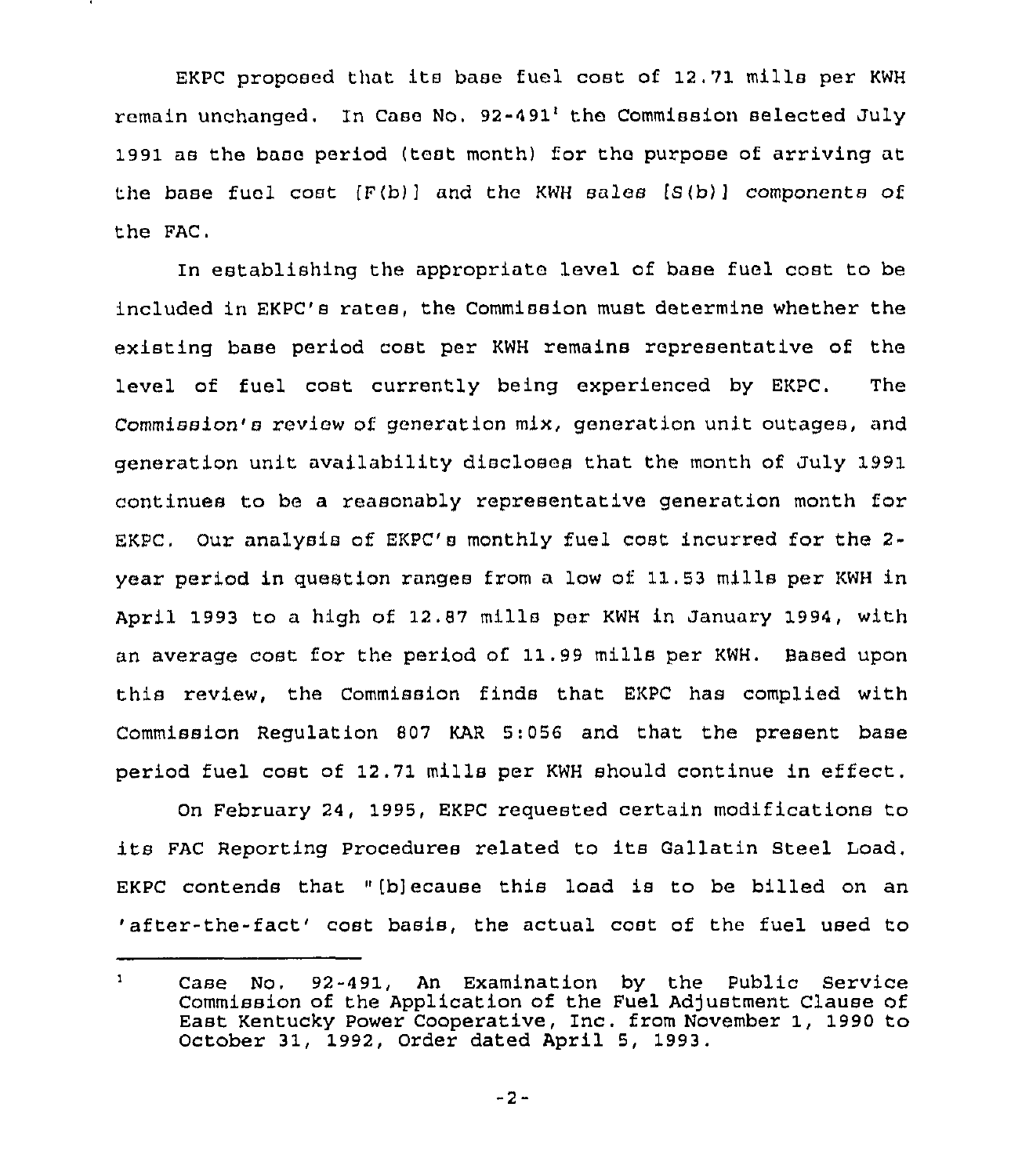serve this load will be included on EKPC's wholesale power invoice. Thorefora it would not bo proper to include the Gallatin load in  $EKPC'$  s FAC calculation, as no adjustment would be required to reconcile tho billed cost to the actual fuel cost," The Commission finds that good cause exists to grant the request on an interim basis pending final resolution of Case No. 94-456.<sup>2</sup>

The Commission, having considered the evidence of record and being otherwise sufficiently advised, finds that:

1. EKPC has complied with tho provisions of <sup>807</sup> KAR 5;056.

2. The tost month of July 1991 should continue to be used as EKPC's base period.

IT IS THEREFORE ORDERED that:

1. Tho charges and credits applied by EKPC through the FAC for the period of November 1, 1992 through October 31, 1994 be and they hereby aro approved,

2. EKPC's proposed base fuel coat of 1?.71 mills per KWH be and it hereby is approved.

3. EKPC's request to modify its Monthly FAC Report is granted on an interim basis pending final resolution of Case No. 94-456.

 $\mathbf{z}$ Case No. 94-456, East Kentucky Power Cooperative Inc.'s Filing of <sup>A</sup> Proposed Contract With Gallatin Steel Company.